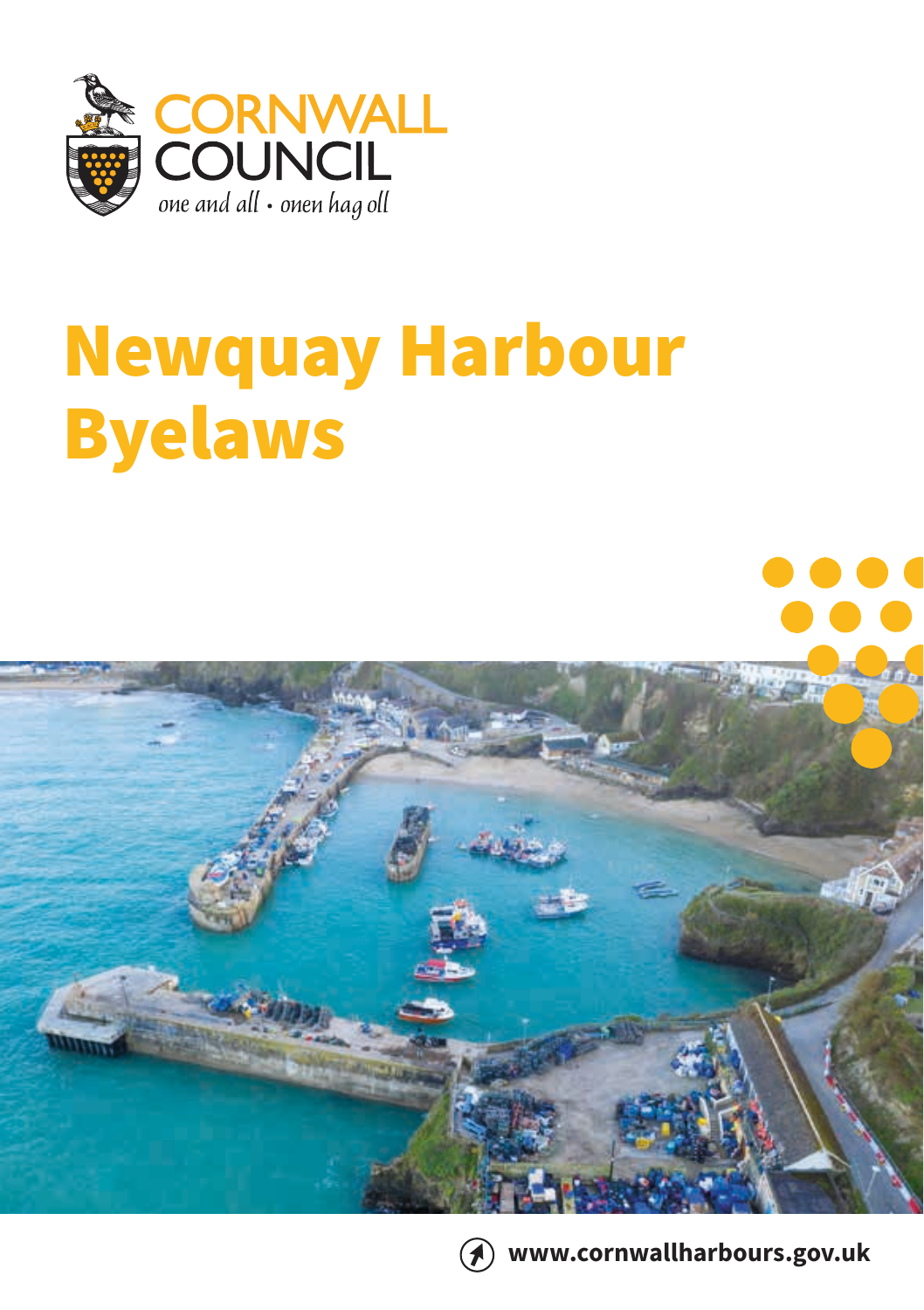# Newquay Harbour Byelaws

Cornwall Council in exercise of the powers conferred in section 235 of the Local Government Act 1972 and section 52 of the Newquay Urban District Council Act 1967 hereby make the following byelaws for the regulation of Newquay Harbour.

# 1. Preliminary

# Title and Commencement

1. These byelaws may be cited as the Newquay Harbour Byelaws 2014 and shall come into operation on the expiration of 28 days from the date of confirmation thereof by the Secretary of State.

# Application

2. These byelaws shall apply to all parts of the Harbour, the limits of the jurisdiction of which are defined in byelaw 3 hereof.

# Interpretation

3. In these byelaws, unless the context otherwise requires, the following words or expressions have the meanings hereby respectively assigned to them:

| "the Council"           | means Cornwall Council;                                                                                                                                                                                                                                                          |
|-------------------------|----------------------------------------------------------------------------------------------------------------------------------------------------------------------------------------------------------------------------------------------------------------------------------|
| "the Harbour"           | means the Area South and West of Latitude 50° 25.12 N<br>Longitude 005° 05.10' W and the wharfs, quays, piers,<br>and jetties which enclose the said Harbour registered<br>at HM Land Registry under title number CL177040 and<br>shown edged in blue on the plan at Schedule 1; |
| "Collision Regulations" | means the Merchant Shipping (Distress Signals and<br>Prevention of Collisions) Regulations made under<br>sections 85 and 86 of the Merchant Shipping Act 1995;                                                                                                                   |
| "Goods"                 | means all articles and merchandise of every description<br>and includes fish, shell fish, livestock and animals;                                                                                                                                                                 |
| "the Harbour Master"    | means the person appointed by the Council and<br>includes his authorised deputies, assistants and any<br>other person authorised in writing by the Council to<br>act in that capacity;                                                                                           |
| "Master"                | when used in relation to any vessel means any person<br>having the command, charge or management of the<br>vessel for the time being;                                                                                                                                            |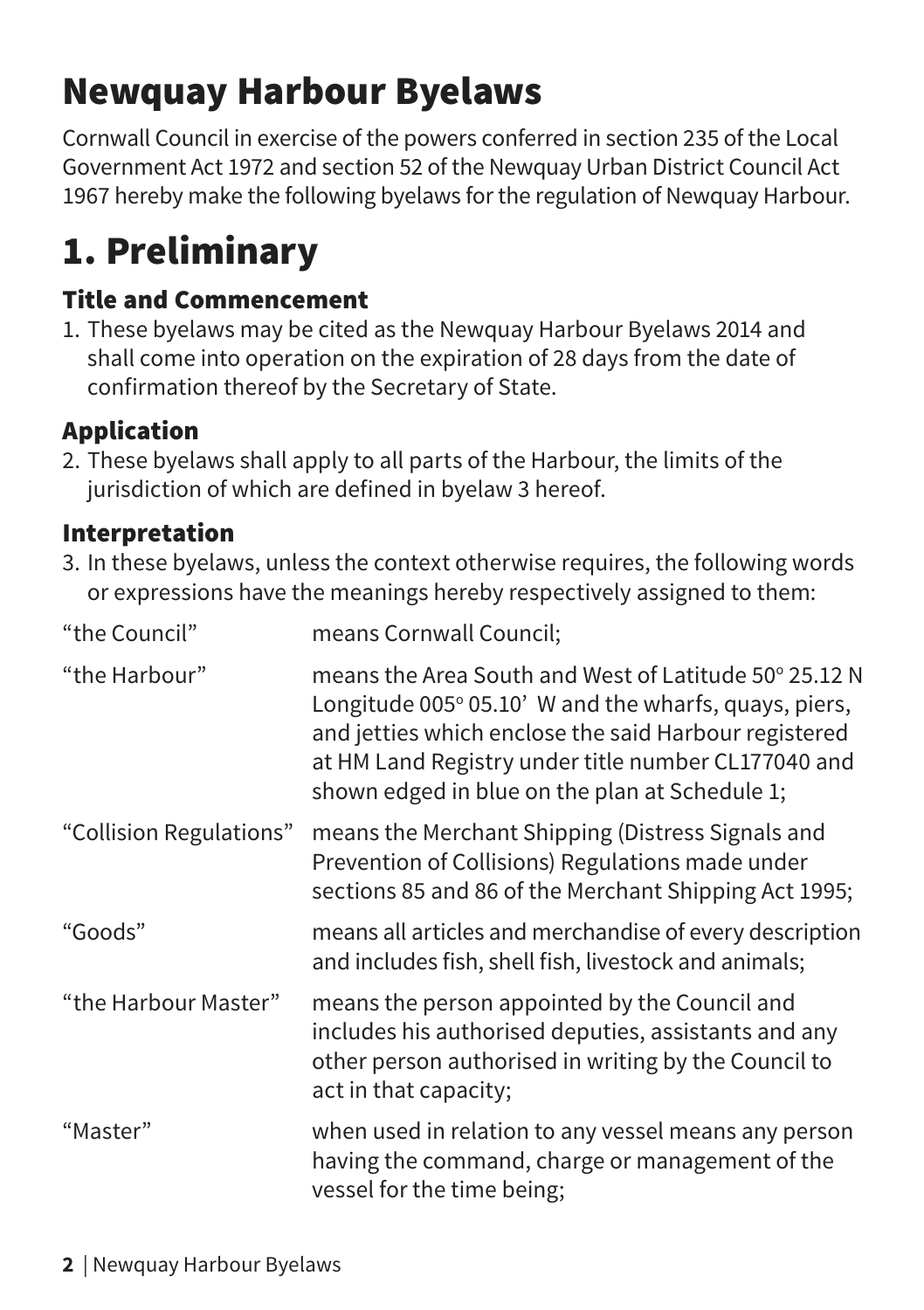| "Mooring"             | includes any buoy, pile, post, chain, pillar, sinker or<br>like apparatus or convenience used for mooring of<br>vessels;                                                                                                                                                                                                                                                                                                                                                                                                                                                                                                                                                                                           |
|-----------------------|--------------------------------------------------------------------------------------------------------------------------------------------------------------------------------------------------------------------------------------------------------------------------------------------------------------------------------------------------------------------------------------------------------------------------------------------------------------------------------------------------------------------------------------------------------------------------------------------------------------------------------------------------------------------------------------------------------------------|
| "Owner"               | when used in relation to goods includes any<br>consignor, consignee, shipper or agent for the sale,<br>receipt, custody, loading or unloading and clearance<br>of those goods, and includes any other person in<br>charge of the goods and his agent in relation thereto;<br>and when used in relation to a vessel includes any<br>part-owner, charterer (including but not limited to a<br>charterer by demise) or mortgagee in possession of<br>the vessel or other person or persons entitled for the<br>time being to possesion of the vessel; and when used<br>in relation to a vehicle other than a vessel includes any<br>part-owner or agent or person having charge of the<br>vehicle for the time being; |
| "Power Driven Vessel" | means any vessel which is propelled wholly or partly<br>by machinery;                                                                                                                                                                                                                                                                                                                                                                                                                                                                                                                                                                                                                                              |
| "Sailing Vessel"      | means any vessel under sail provided that propelling<br>machinery, if fitted, is not being used;                                                                                                                                                                                                                                                                                                                                                                                                                                                                                                                                                                                                                   |
| "Quay"                | means any quay, wharf, jetty, dolphin, landing stage<br>or structure used for berthing or mooring vessels,<br>and includes any pier, bridge, roadway or footway<br>immediately adjacent and affording access thereto;                                                                                                                                                                                                                                                                                                                                                                                                                                                                                              |
| "Vehicle"             | includes any machinery on wheels or caterpillar<br>tracks, trailers, caravans and mobile homes;                                                                                                                                                                                                                                                                                                                                                                                                                                                                                                                                                                                                                    |
| "Vessel"              | means a ship, boat or raft of any description and<br>includes non-displacement craft and any thing<br>constructed or adapted for floating on or being<br>submersed in water (whether permanently or<br>temporarily) and includes a hovercraft or any<br>amphibious vehicle or hydrofoil or seaplane;                                                                                                                                                                                                                                                                                                                                                                                                               |
| "Written Consent"     | means consent given in writing which may include<br>consent given by electronic means;                                                                                                                                                                                                                                                                                                                                                                                                                                                                                                                                                                                                                             |
| "Written Instruction" | means an instruction given in writing which may<br>include an instruction sent by electronic means.                                                                                                                                                                                                                                                                                                                                                                                                                                                                                                                                                                                                                |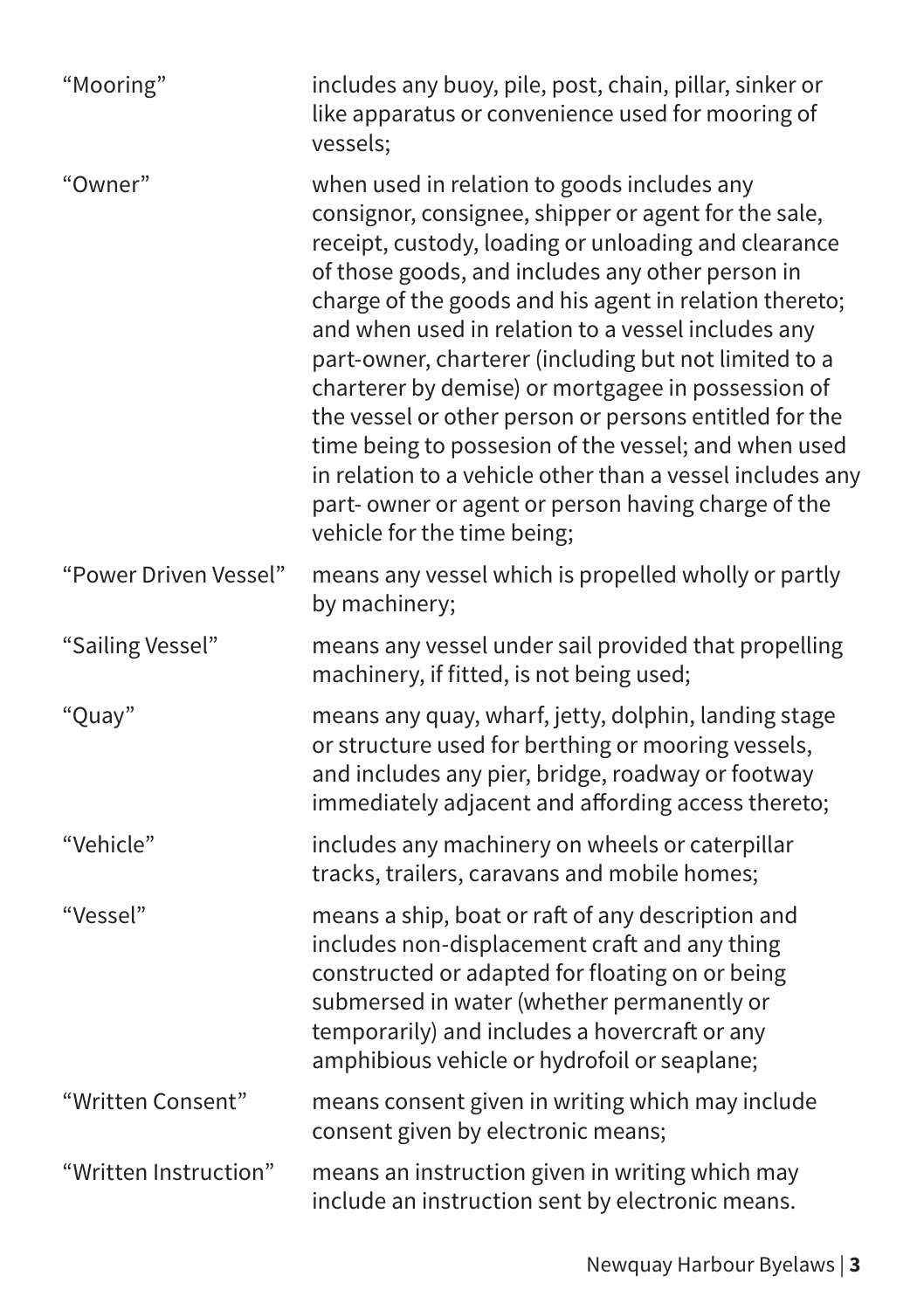# 2. Navigation

# Vessels to navigate with care and caution

- 4. (1) Every Vessel navigating in the harbour shall be navigated with care and caution and at such a speed and in such a manner as not to be liable to endanger the lives of or cause injury or discomfort to persons or endanger the safety of or cause damage to other Vessels, moorings, structures or unreasonably interfere with the wildlife habitat.
	- (2) Special care and caution shall be used in navigating Vessels when passing other Vessels whether moored or under way and in the neighbourhood of public swimming and bathing places.
	- (3) Except in the case of an emergency no Power Driven Vessel shall exceed the speed of 4 knots within the breakwaters.

# Navigation under influence of drink or drugs prohibited

- 5. (1) No person shall navigate any vessel in the Harbour whilst under the influence of drink or drugs.
	- (2) No master or Owner of a Vessel shall knowingly cause or permit any person to navigate or attempt to navigate that Vessel in contravention of this byelaw.

# Vessel arrivals

6. During weekdays and during working hours Masters of visiting Vessels are to give verbal prior notice over VHF channel 16 if practicable of their arrival. In all cases Masters are to make their presence known to the Harbour Master the next working day after arrival.

# Vessels adrift

7. The Master of a Vessel which parts from its moorings shall, as soon as practicable, verbally report the same to the Harbour Master.

# Notifications of collisions etc.

- 8. The Master of a Vessel which:
	- (a) has been involved in a collision with any vessel or property, or has been sunk or grounded, or become stranded in the Harbour; or
	- (b) by reason of accident, fire, defect or otherwise is in such a condition as to affect its safe navigation or to give rise to danger to any other Vessels or property: or
	- (c) in any manner that gives rise to an obstruction to a fairway; shall as soon as reasonably practicable, verbally report the occurrence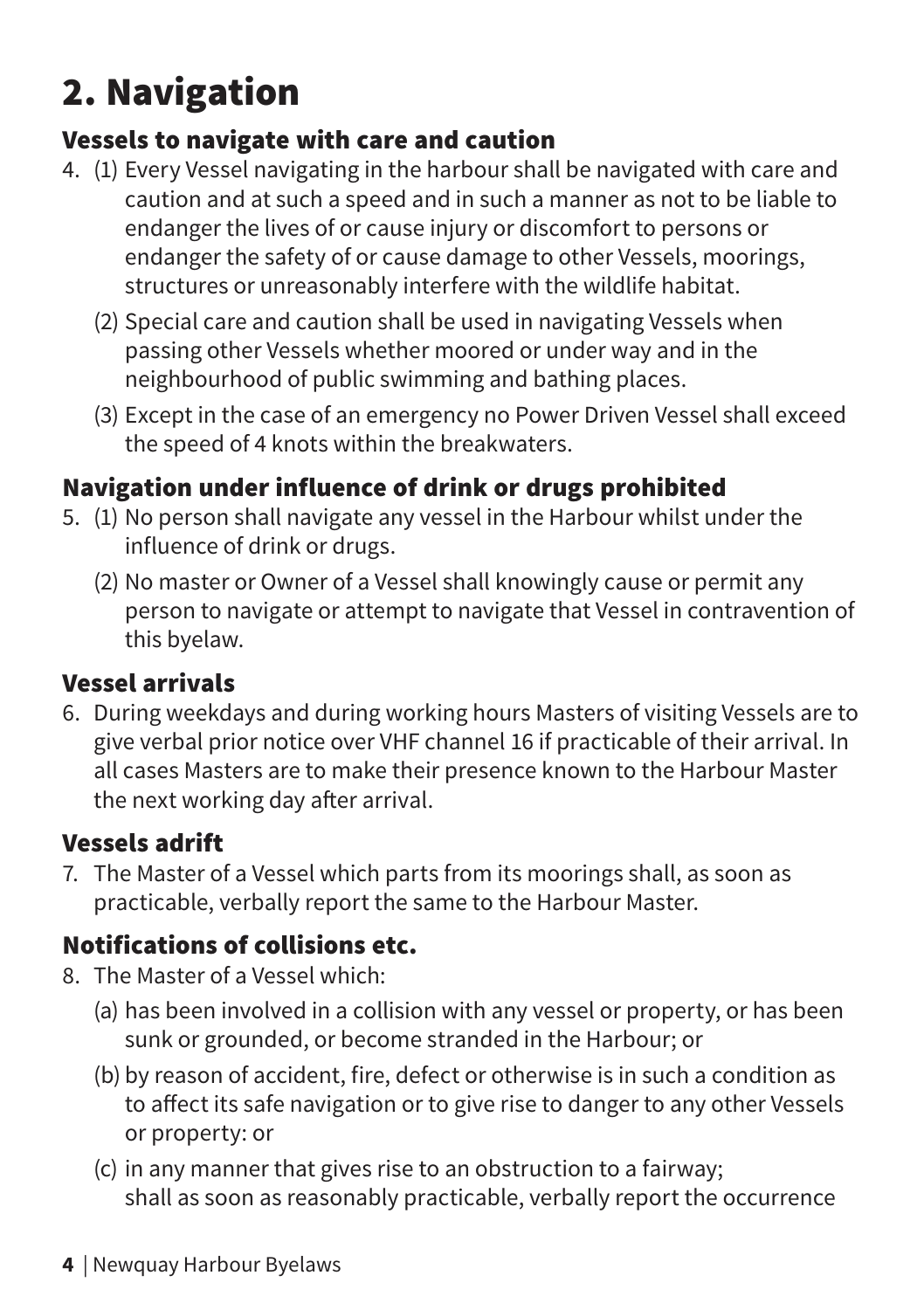to the Harbour Master, and therefafter provide the Harbour Master with full details in writing; and, where the damage to a Vessel is such as to affect or be likely to affect its seaworthiness, the Master shall not move the Vessel except to clear the fairway or to moor or anchor in safety other than with the permission, and in accordance with the directions, of the Harbour Master. Fairway in this instance means the Harbour entrance and the section of the Harbour between South Quay and the Jetty which is used for lifeboat access.

#### Obstruction of free passage

- 9. (1) The Master of a Vessel shall not cause or permit the Vessel to manoeuvre, come to anchor or to be moored or be placed so as to obstruct in any manner the free passage of Vessels in the Harbour.
	- (2) No person shall cast or place any drift, trawl or other net or pots in such a position as to be likely to become an obstruction or danger to any property including, in particular, but without prejudice to the generality of the foregoing, any Vessel or Mooring.

#### Protruding obstructions

10. The Master of a Vessel berthed within the Harbour shall ensure that his Vessel's anchors are securely housed and that all projections (other than projections which are integral parts of the Vessel) are stowed within the vessel's rail, and that outboard motors are adequately fendered.

### Inspection facilities etc. to be made available to Harbour Master

11. The Master of a Vessel shall, so far as he may be required by the Harbour Master in the exercise of his duties, afford the Harbour Master access to inspect the Mooring arrangements of his vessel.

#### Launching of Vessels

12. Vessels are not to be launched without the prior Written Consent of the Harbour Master. Launchings outside of working hours are to be from designated areas.

### Diving from Vessels

- 13. (1) No person shall undertake underwater operations or diving activities of any kind within the Harbour without the prior Written Consent of the Harbour Master.
	- (2) Upon receiving such consent as is required by byelaw 13(1) no person shall dive from a Vessel within the Harbour unless there is a lookout on the Vessel at all times whilst such person is in the water.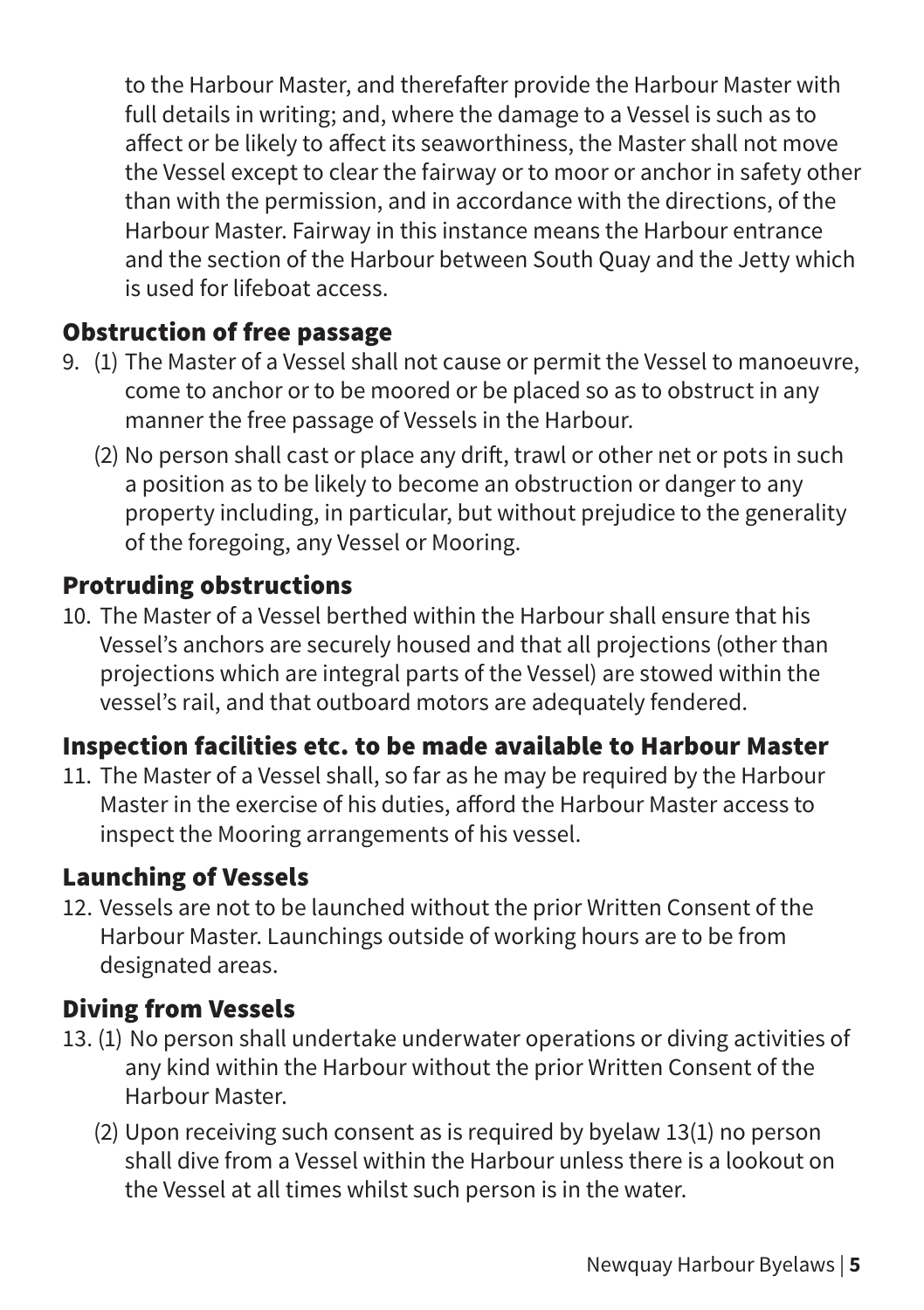(3) Whilst any person is diving from a Vessel, the lookout remaining shall ensure that there is exhibited on the Vessel a rigid replica of the International Code Flag Alpha not less than one metre in height. Measures shall be taken to ensure all round visibility.

# Vessels to be effectively silenced

14. No person shall operate within the Harbour a Power Driven Vessel unless the engine is fitted with a silencer suitable for reducing as far as may be reasonable the noise caused by the escape of exhaust gases from the engine.

### Conduct of Regattas etc.

- 15. (1) The organisers of any boat race, regatta or other occasion where more than 10 small craft are expected to assemble on the waters of the Harbour shall give not less than fourteen days' written notice thereof to the Harbour Master.
	- (2) All regattas, races or similar events shall be conducted on courses in accordance with conditions and at times previously approved by the Harbour Master.
	- (3) The Harbour Master may cancel or alter any conditions of such approval on giving where reasonably practicable notice to the Organiser at least seven days before the proposed date of the event.

# 3. Signals and lights

# Bright lights

16. No person shall exhibit in the Harbour searchlights, floodlights or other bright lights or pyrotechnics other than those for indicating emergency or distress, unless the Written Consent of the Harbour Master has first been obtained and at no time shall the exhibiting of lights or pyrotechnics be allowed if they endanger navigation.

# 4. Berthing, mooring and anchoring

### Vessels to be moored etc. as directed

17. The Master and crew of a Vessel in the Harbour, shall moor, anchor, place, load or unload or move and shall cease to moor, anchor, place, load and unload or move such Vessel in accordance with the verbal directions from time to time given by the Harbour Master.

# Vessels to be properly berthed

18.(1) The Master of a vessel shall at all times keep the Vessel properly and efficiently moored when berthed or lying at any quay.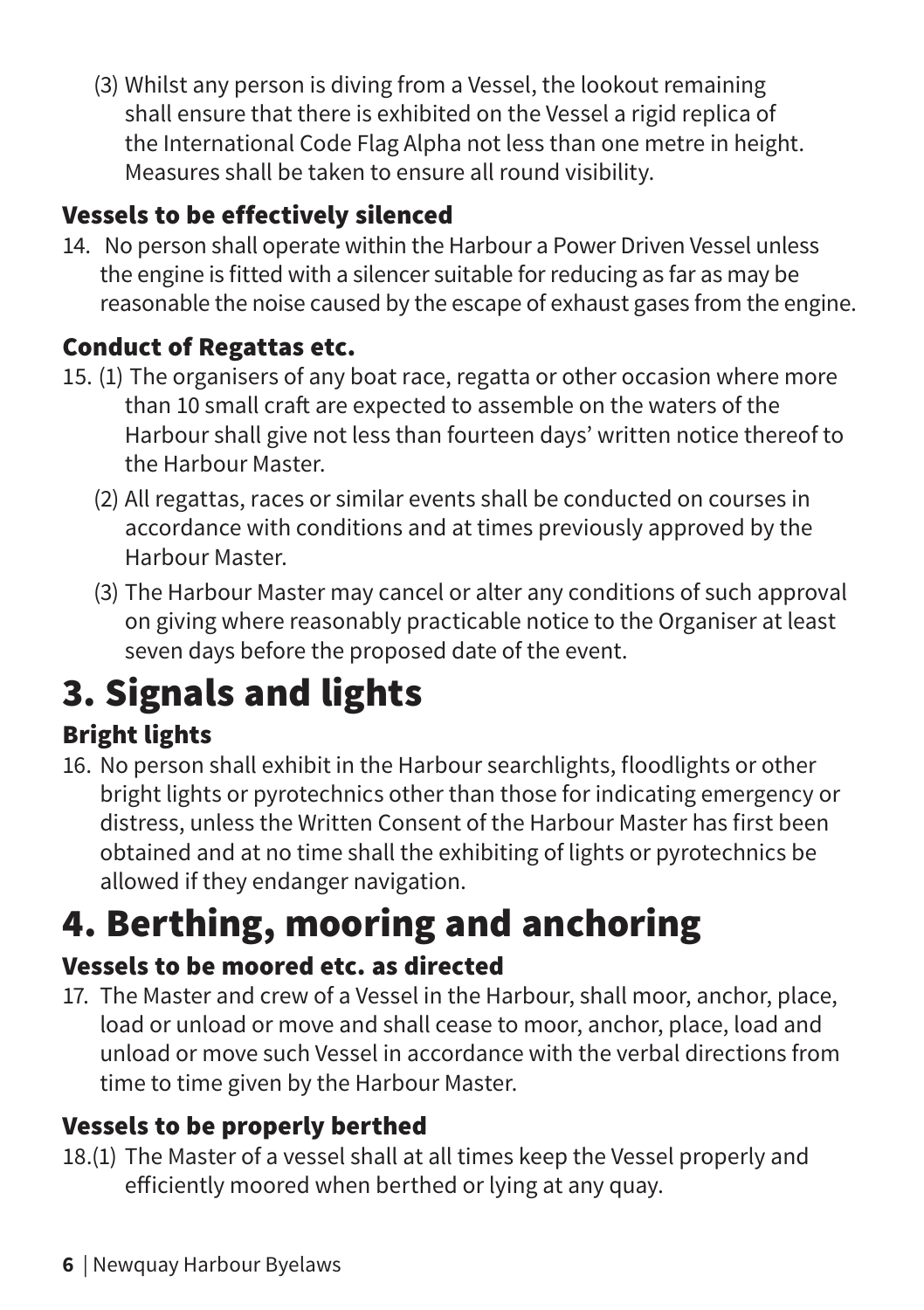(2) The Master of a Vessel berthed within the Harbour shall ensure that the vessel's sails (if present), including mizzen sails, are to be neatly furled whilst at Moorings or berths.

### Sufficiency of crew

- 19. Except with the Written Consent of the Harbour Master, the Master of a Vessel shall at all times when his vessel is within the harbour, ensure that his Vessel is capable of being safely moved and navigated and that there are contact details left in order to ensure that a competent person who can represent the Master is contactable:
	- (1) to comply with any directions given by the Harbour Master for the unmooring, mooring and moving of the Vessel, and
	- (2) to deal, as far as reasonably practicable, with any emergency that may arise.

#### Provision of proper fenders

20. The Master and the Owner of a Vessel shall ensure that it is provided with a sufficient number of fenders adequate for the size of the Vessel, and when berthing and leaving, or lying at a quay or against other Vessels, the Master shall cause the Vessel to be fended off from that quay or those other Vessels so as to prevent damage to that quay, those other Vessels or other property.

#### Access across decks

21. The Master of a Vessel alongside a quay or alongside a Vessel already berthed within the Harbour shall, if required so to do by the Harbour Master and if it is safe so to do, give free access across the deck of his Vessel for persons and goods to and from Vessels berthed alongside his Vessel.

#### Vessels not capable of being safely moved

22. When a Vessel is at any time not capable of being safely moved by means of its own propulsive machinery, the Master or Owner shall verbally inform the Harbour Master as soon as reasonably practicable and shall give to him any further information he may reasonably require.

### Vessels not to make fast to unauthorised objects

23. No person shall make a Vessel fast to any post, ring, fender, navigation buoy or mark or any other thing or to any quay or other place not assigned for that purpose by the Harbour Master as suitable for making fast the Vessel concerned.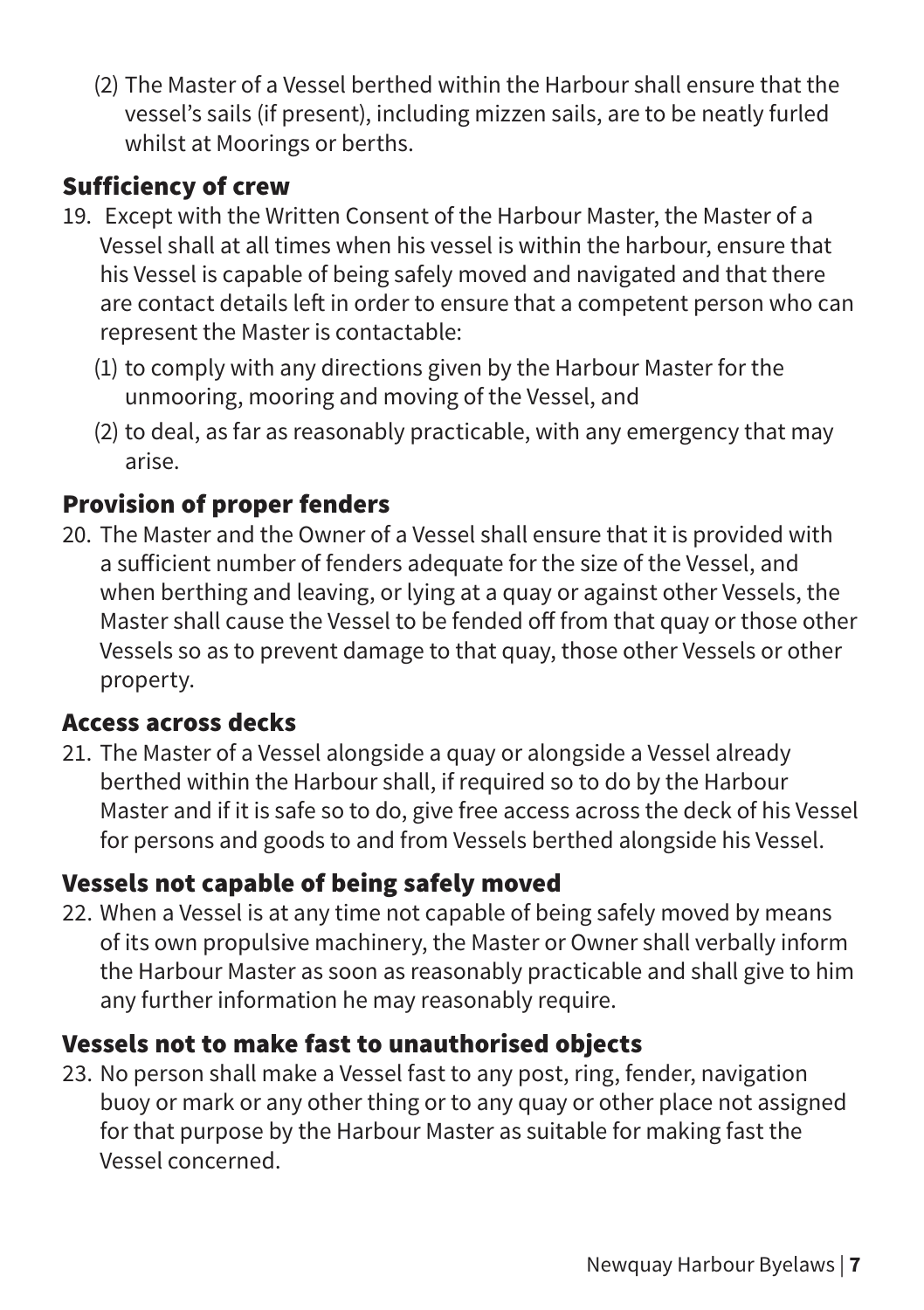### Use of engines while vessel moored or berthed

24. The Master of a Vessel which is at a quay or attached to any mooring device shall not permit the engine of his Vessel to be worked in such a manner as to cause injury or damage to the bed or banks of the harbour or to any other Vessel or property.

### Restricted berthing

- 25.(1) Vessels are not to lie alongside the working quays for any longer than the time required to fuel or complete the work in hand. Exceptionally, where the tide is unsuitable for reaching Moorings, Vessels may lie against the working quays for no longer than 2 low waters.
	- (2) Vessels are not to be left unattended at any of the Harbour Steps.

### Abandonment etc. of vessels prohibited

- 26. (1)No person who owns or has charge of a Vessel shall intentionally abandon, break up, set fire to or otherwise destroy that Vessel on the banks or shore of the Harbour except with the permission of the Harbour Master.
	- (2) For the purposes of paragraph (1) of this byelaw a person who leaves a Vessel on the banks or shore of the Harbour in such circumstances or for such a period that he may reasonably be assumed to have abandoned it, shall be deemed to have abandoned it there intentionally unless the contrary intention is shown.

### Relocation of moorings

27. The owner or other person in charge of a mooring shall, on the Written Instruction of the Harbour Master remove it from the harbour or to a new position therein.

### Laying down of moorings, buoys or other tackle

- 28. (1)No person shall lay down any mooring, buoy or similar tackle without a licence or prior Written Consent of the Harbour Master nor except in accordance with such conditions as the Harbour Master may impose.
	- (2) A mooring, buoy or similar tackle shall as soon as reasonably practicable be removed by its owner or any other person claiming possession of it, if the Harbour Master so directs.
	- (3) If a person fails to comply with a direction made under paragraph (2) above, the Harbour Master may cause the mooring buoy or similar tackle to be removed and he may recover the expenses of so doing where reasonably incurred from that person as a civil debt due to the Council.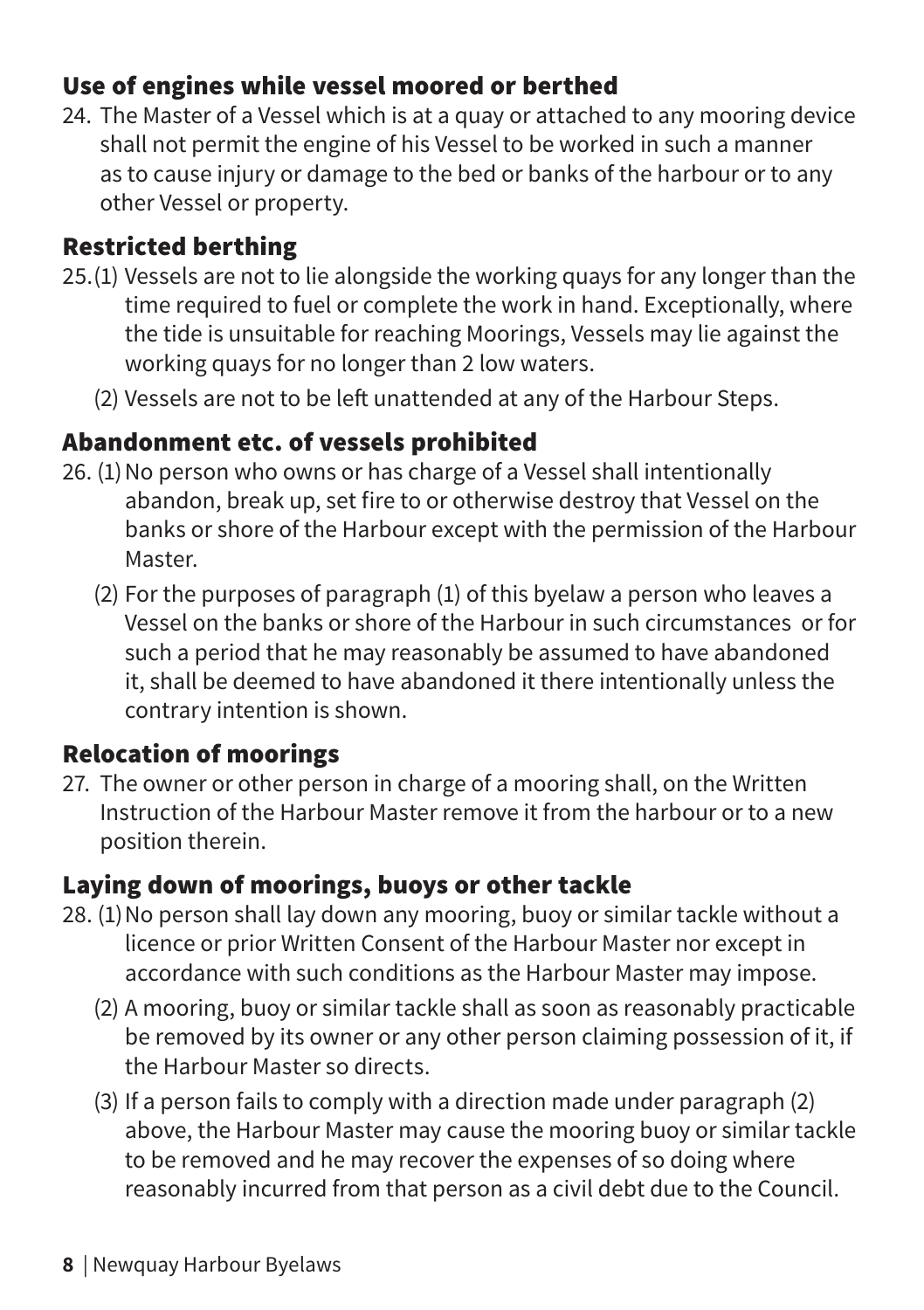# 5. Vehicles, goods and use of the Harbour

### Goods etc. left on harbour premises

- 29. (1)No person shall leave any goods, stores, equipment, boats, cranes, bait etc. on any part of the harbour premises without prior Written Consent of the Harbour Master and in accordance with such conditions as he may impose.
	- (2) Any goods, stores, equipment, boats, cranes, bait etc. shall as soon as reasonably practicable be removed by its owner or any other person claiming possession of it if the Harbour Master so directs.
	- (3) If a person fails to comply with a direction made under paragraph (2) above, the Harbour Master may cause the goods, stores, equipment, boats, cranes, bait etc. to be removed and he may recover the expenses of so doing where reasonably incurred from that person as a civil debt due to the Council.

# Obstruction at the Harbour

- 30. (1) No person shall, except with the permission of the Harbour Master, deposit or place on any part of the Harbour any goods or park any vehicle, trailer etc. so as to obstruct any road, building, mooring place, plant, machinery, equipment or apparatus or the access thereto. Any such goods or impediment may be removed by the Harbour Master.
	- (2) No person shall without the Written Consent of the Harbour Master, work or move any plant, machinery, equipment or apparatus at the Harbour premises.
	- (3) No person shall so range fishing gear as to obstruct any quay or the working space behind any quay without the Written Consent of the Harbour Master. When fishing gear is ranged, appropriate warning signage is to be used.

# Parking of vehicles and trailers

# General - parking within the Harbour

- 31. (1) No person shall park or leave a vehicle or trailer in any place where it is likely to obstruct or interfere with the use of the Harbour, or in any part of the Harbour premises where the parking of vehicles or trailers is prohibited and notice of any such prohibition has been erected by the Harbour Master.
	- (2) Any notice erected under paragraph (1) of this byelaw shall be conspicuously posted in or in proximity to the place to which it relates.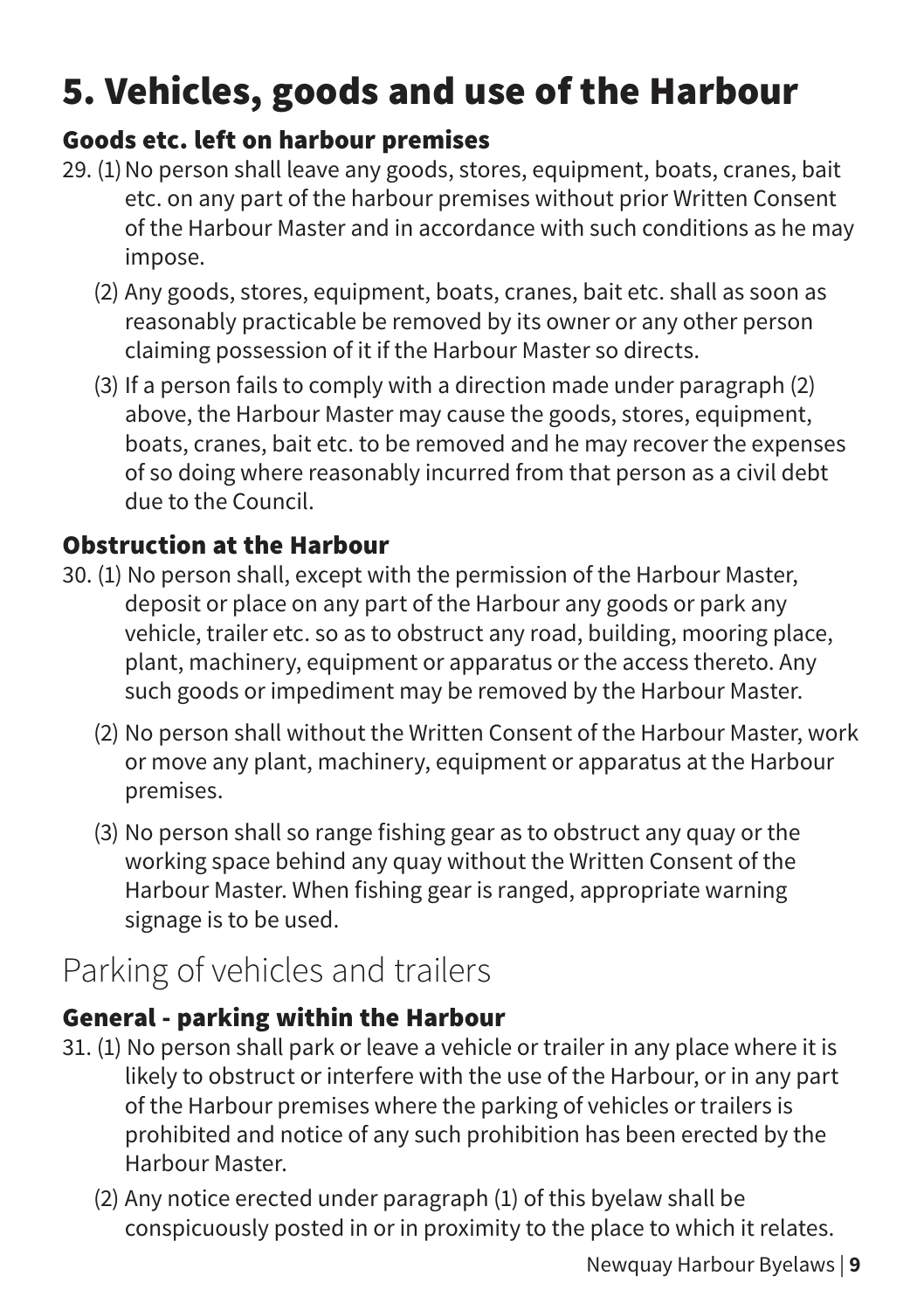- (3) If the Harbour Master so directs, the Owner of a vehicle or trailer parked or left in contravention of paragraph (1) of this byelaw shall remove the same to a place where it does not contravene the byelaw and if the Owner fails to comply with the Harbour Master's direction or cannot reasonably be found, the Harbour Master may remove the vehicle or trailer.
- (4) The Harbour Master reserves the right to issue annual parking permits for vehicles to use certain parts of the harbour premises with the issuing of such permits to be at the discretion of the Harbour Master. Vehicles not bearing permits are not to park within those areas marked for permit holders only.

### Safe driving of vehicles

32. No person shall drive or otherwise operate a vehicle on the Harbour premises without due care and attention or without reasonable consideration for other persons using the Harbour premises.

# Speed limit for vehicles

33. No person shall drive or allow a vehicle to proceed anywhere on the Harbour premises at a speed greater than 10 miles per hour.

### Supervision of vehicles

- 34. A person having charge of a vehicle on the Harbour premises shall at all times comply with any directions of the Harbour Master with respect to the loading, discharging, manoeuvring and removal thereof, and shall not, without the permission of the Harbour Master:
	- (a) leave the vehicle unattended anywhere on the Harbour premises: or
	- (b) take it into any shed or working area

# Exception for Emergency Services

35. The foregoing byelaws 30 to 34 shall not apply to the providers of emergency services when attending the Harbour premises for the purpose of dealing with an emergency.

### Loads not to leak, spill or drop

- 36. (1)The Owner, driver or other person having charge of a vehicle on the Harbour premises shall not permit any substance to leak, spill or drop from the vehicle.
	- (2) This byelaw shall not apply to any spillage of clean water or any water spillage from a vehicle in which fish are being transported in bulk where the spillage could not have been reasonably prevented.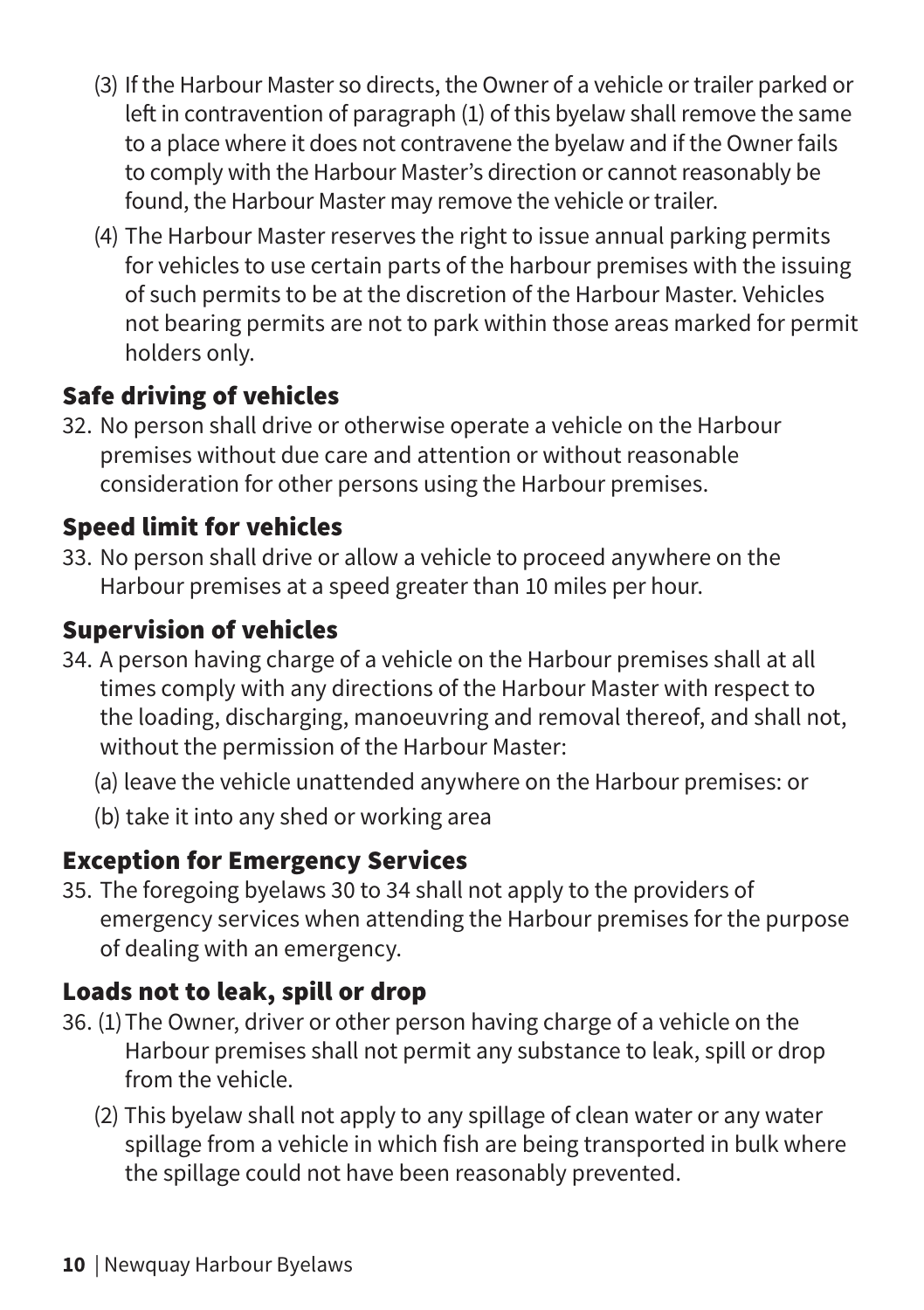### Loads to be secured

37. The Owner, driver or other person having charge of a vehicle on the Harbour premises shall ensure that any load carried thereon or therein is properly secured and that is complies with all statutory restrictions on the weight of goods to be so carried as are applicable on public roads.

# Refuelling etc. of vehicles

38. No person shall, on the Harbour premises, charge or recharge any vehicle with, or empty it of, fuel except with the Written Consent of the Harbour Master.

# 6. Safety, health etc.

# Dumping in waters of the Harbour prohibited

- 39. (1) Except in the case of emergency, no person shall deposit, throw, unload, put or suffer to fall any spoil, gravel, ballast or substance which has been used as ballast, or any stones, earth, mud, ashes or refuse into the waters of the Harbour or onto the shores thereof below the level of high water.
	- (2) No dumping of shellfish or bait is permitted within the Harbour.

# Shellfish processing

40. No shellfish processing of any kind shall take place within the harbour premises provided that this byelaw shall not apply to any person processing any such shellfish for scientific purposes and with the Written Consent of the Harbour Master.

### Vagrancy

41. Vagrancy or sleeping rough is not permitted within the Harbour estate.

# Fire precautions

- 42.(1) No person shall burn or heat any flammable matter or have or permit any fire or light on any Vessel in the Harbour.
	- (a) In such a manner as to cause danger of fire; or
	- (b) without due precautions to prevent danger of fire on or to such Vessel or elsewhere.
	- (2) No person shall light a fire or permit a fire to be lighted on any part of the Harbour premises, except with the Written Consent of the Harbour Master.
	- (3) No tanks, containers or other facilities used for storage or transport of flammable materials shall be repaired within the Harbour or Harbour estate with hot rivets, welding or burning equipment until the operators of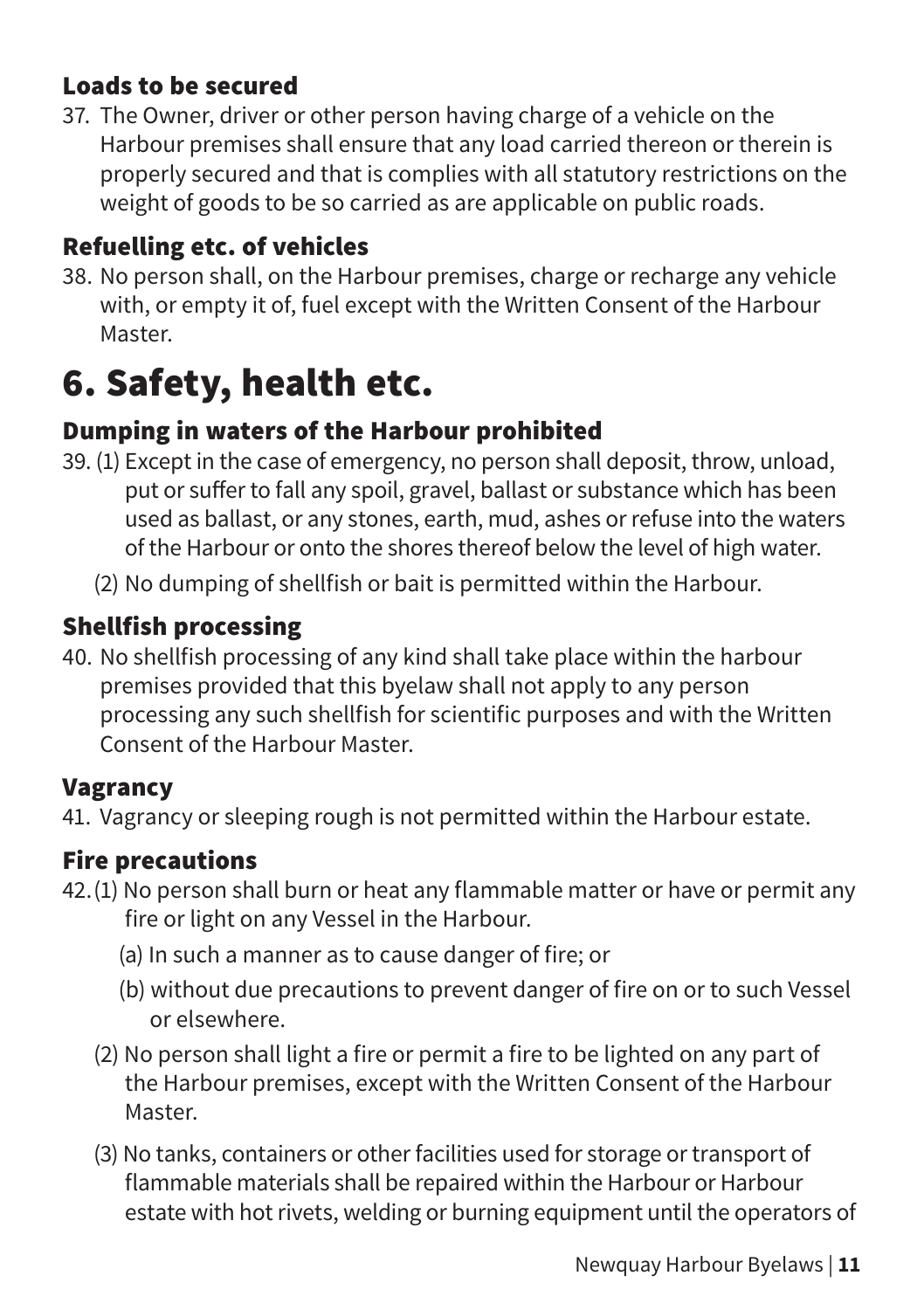such equipment have ensured that such facilities have been rendered safe for the making of repairs and that all necessary precautions to prevent fire or explosion from the use of such equipment have been taken.

# Fire extinguishing equipment to be available for use at all times

43. The Master of every Power Driven Vessel and/or those Vessels with cooking equipment/facilities on board, within the limits of the Harbour, shall have adequate fire extinguishing equipment available for immediate use in any part of the Vessel at all times, and the nature and amount of such equipment shall take into account any abnormal fire risk associated with any such Vessel.

### Smoking

44. No person shall smoke within the Harbour premises in any area where 'No Smoking' notices are displayed or where requested by the Harbour Master not to do so.

# Fireworks and pyrotechnics etc.

45. No person shall within the Harbour or on the Harbour premises ignite any firework or other explosive substance, provided that this byelaw shall not preclude the proper use of any lawful distress signals or race starting guns loaded with blank cartridges or pyrotechnic displays authorised by the Harbour Master.

# 7. Water sports

# Personal water craft

46. No person shall operate or cause to be operated, inside of the piers, a personal watercraft or any similar type of watercraft, except with the permission of the Harbour Master under such reasonable conditions as he may impose, provided that nothing in this byelaw shall conflict with any public right to navigate.

### Fishing and bathing

- 47.(1) No person shall fish within the Harbour when directed not to do so by the Harbour Master.
	- (2) No person shall swim within the Harbour when directed not to do so by the Harbour Master or by warning signs or flags.
	- (3) No person shall jump or dive into the Harbour except for the Master, Owner or crew of a Vessel where this is necessary for the purposes of maintenance works to the Vessel, e.g. to remove fouling, carry out a hull check or to clear rope from the propeller.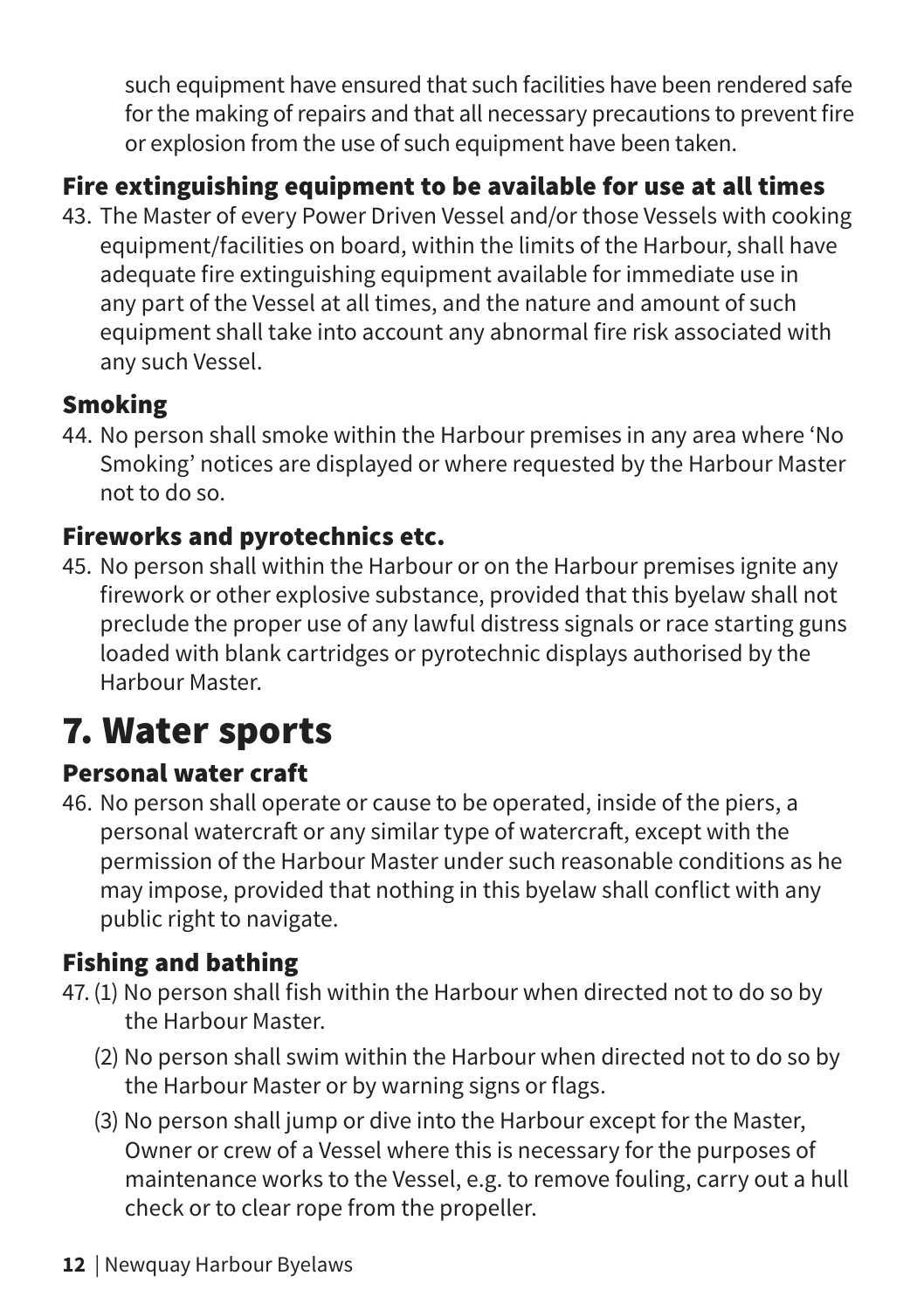### Prohibited activities - water-skiing - aquaplaning - parascending sub- aqua activities

48. No person shall engage in water-skiing, aquaplaning, parascending or sub-aqua activities within the Harbour without the Written Consent of the Harbour Master.

# 8. Miscellaneous and general

### Restrictions on placards

49. Except with the Written Consent of the Harbour Master no person shall on the Harbour premises publicly exhibit any bill, placard or notice, or distribute any leaflet, pamphlet or circular, nor attach any such document to or write upon any part of the Harbour.

#### Assistance to fire and other services

50. The Master of a Vessel shall give every reasonable facility and assistance to the fire, police, ambulance and other emergency services for dealing with, alleviating or preventing any emergency.

### Obstruction of Harbour Master

51. No person shall intentionally obstruct the Harbour Master or his nominated deputies in the execution of his duties.

### Unauthorised trading prohibited

52. No person shall engage by way of trade in buying or selling any goods or property on the Harbour premises without the Written Consent of the Licensing Department of the Council.

#### Meetings

- 53. Except with the Written Consent of the Harbour Master, no person shall within the Harbour premises: -
	- (a) organise any general meeting; or
	- (b) deliver any address to an audience or gather together any persons; which is likely to obstruct, impede or hinder the operation of the Harbour.

### Prohibition of dogs on fish landing areas

54. No person in charge of a dog, except registered assistance dogs and dogs embarking on Vessels, shall allow the dog to enter or remain on any part of the Harbour designated and marked as a fish landing area.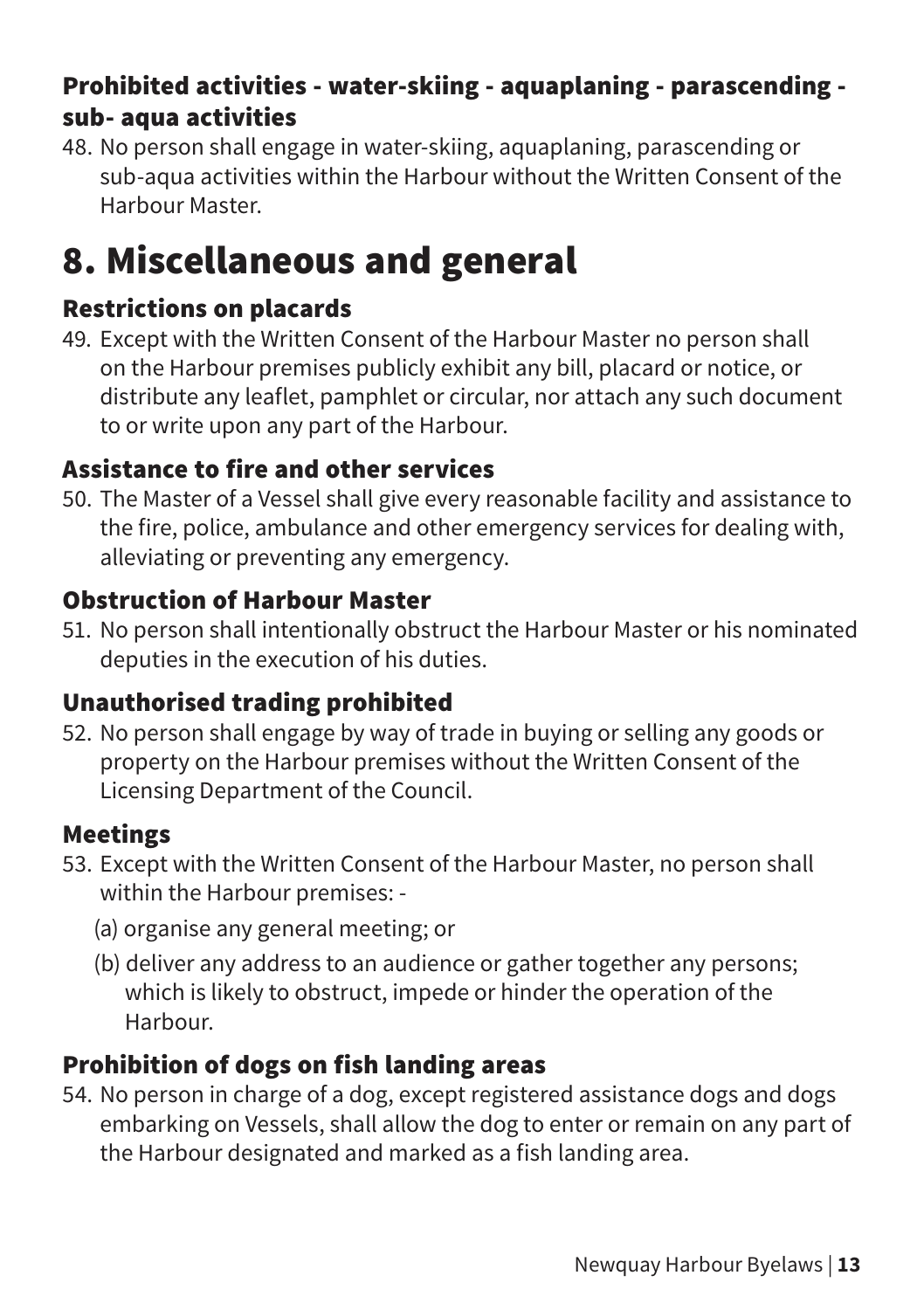# 9. Penalties, defences, crown rights

### Penalties

- 55. (1) Any person who contravenes or otherwise fails to comply with any of these byelaws, or any condition, requirement or prohibition imposed by the Harbour Master in the exercise of the power conferred on him by these byelaws, shall be guilty of an offence and be liable on summary conviction to a fine not exceeding level 2 on the standard scale.
	- (2) Where the commission by any person of any offence under these byelaws is due to the act or default of some other person, that other person shall be guilty of an offence; and that other person may be charged with, and convicted of, the offence by virtue of this byelaw, whether or not proceedings are taken against any other person.

### Defences

- 56. (1) In any proceedings for an offence under these byelaws it shall be a defence for the person charged to prove:
	- (a) that he took all due diligence to avoid the commission of such an offence, or
	- (b) that he had a reasonable excuse for his act or failure to act
	- (2) If in any case the defence provided by paragraph (1a) of this byelaw involves the allegation that the commission of the offence was due to the act or default of another person the person charged shall not rely on that defence unless, within a period ending seven clear days before the hearing, he has served on the prosecutor a notice in writing giving such information identifying or assisting in the identification of, that person as was then in his possession.

# Crown rights

57. Nothing contained in any of these byelaws shall be deemed to be or shall operate as a grant on behalf of the Duchy of Cornwall, as owners of the foreshore and seabed below the level of high water, of any estate or interest in, or right over such foreshore, seabed or any part thereof, nor shall anything contained in or done under any of the provisions of these byelaws in any respect prejudice or injuriously affect the rights and interest of the Duchy of Cornwall in such foreshore or seabed.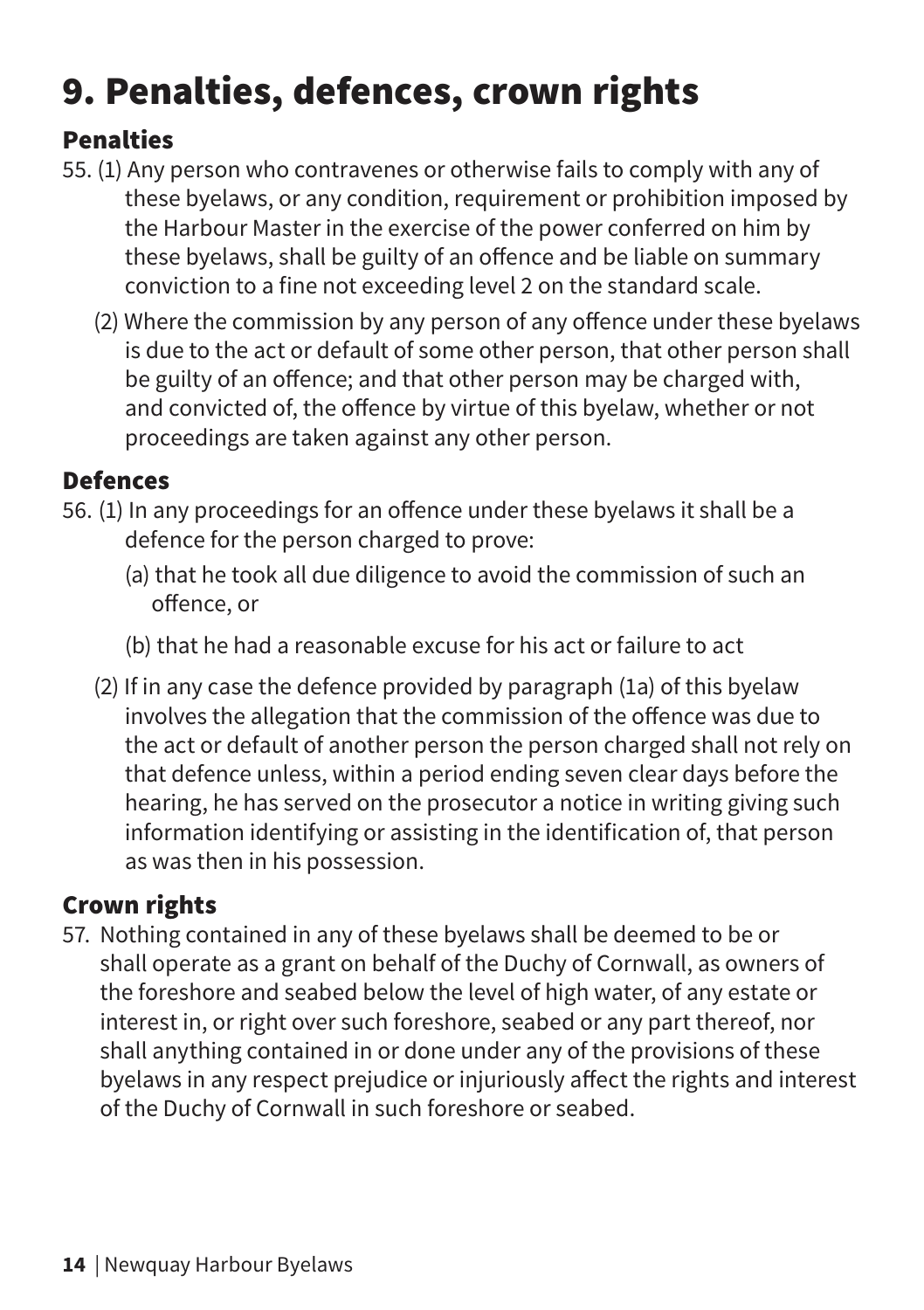EXECUTED as a Deed by the CORNWALL COUNCIL whose common seal was hereunto affixed in the presence of:

Authorised Officer 2 Caf Ruckay

Catharina Lineban Principal Legal Officer Legal Services CORNWALL COUNCIL



 $011391$ 

The Secretary of State for Transport confirms<br>the foregoing byelaws.

the Tolegoing Oyelaws.<br>SIGNED by the authority of the Secretary of State for Transport.

氵冫

de Wille

Linda Willson Deputy Director<br>Maritime Commerce and Infrastructure Department for Transport Date: 12 December 2014